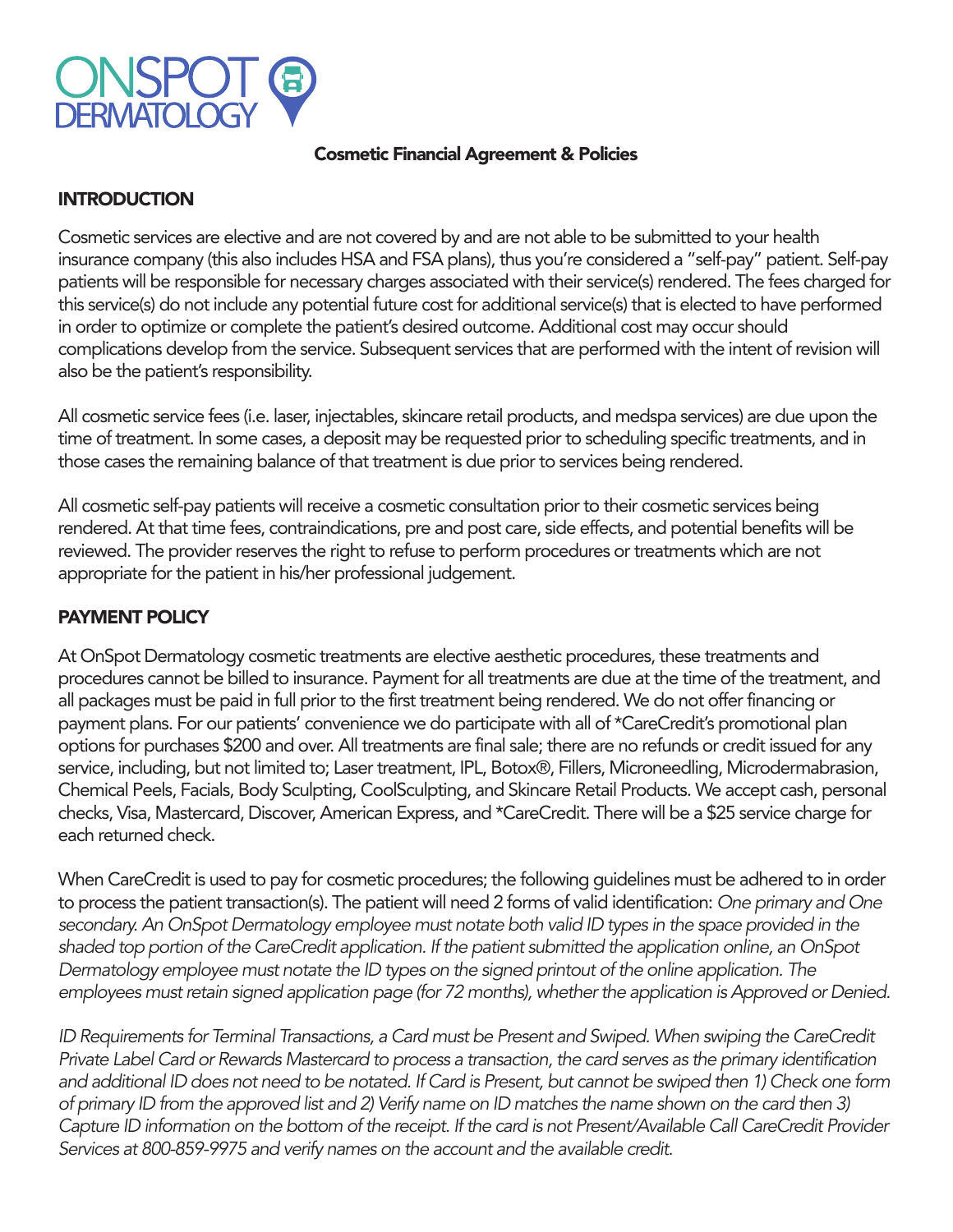-Transaction Restrictions-

- CareCredit can only be used and charged for services that have been completed or that will be completed within 30 days of the initial charge. This requirement does not apply to charges for custom products ordered by the patient/client.
- Accounts receivable balances aged greater than 90 days may not be charged on CareCredit credit card.
- A NO REFUND policy, where no services/products were rendered, is not acceptable, except in the case of custom special-order items, where the non-refund-ability has been clearly disclosed to the cardholder.
- Any refunds processed for cardholders who originated a transaction with a CareCredit credit card must be refunded to the CareCredit credit card.
- As an important reminder about the CareCredit credit card, OnSpot Dermatology locations cannot pass on the merchant and/or any other CareCredit feeds to your patients/clients. This aligns with CareCredit Card Acceptance Agreement for Participating Professionals.
- If a cardholder desires to transact using their CareCredit credit card, the card must be accepted regardless of the transaction amount. For example: a) Transactions under \$200 will be processed as Standard Account Terms transactions. B) Transactions of \$200 or more will be processed on at least 6 month Deferred Interest/No Interest if paid in full promotion.
- Consumers (regardless of channel (e.g. in-store, online, by phone)) must be provided a copy of the sales receipt

At most but not all OnSpot Dermatology cosmetic offices, we participate in loyalty reward programs such as Brilliant Distinctions through Allergan and Aspire Rewards through Galderma. We believe this is just another layer of customer service and patient appreciation that we can extend you during your visit! When you purchase Botox®, Juvéderm®, Latisse®, Restylane®, Dysport®, or CoolSculpting® for example, and you are a participant with the loyalty rewards programs you can receive loyalty points which will accrue overtime. The points may then be applied to future cosmetic procedures as outlined by the vendor and OnSpot Dermatology parameters, in addition to any office discounts, events or promotions being offered at the point of purchase. This is the only instance in which two promotional/discount opportunities can be combined. There are no further exceptions. The use of points and/or redemption can only be applied when a treatment is paid in full at the time of your service being rendered. We are only able to honor and redeem loyalty points, coupons, and discounts when the patient's unique vendor code has been provided to an OnSpot Dermatology employee at the point of sale. Loyalty coupons, and discount redemptions will not be redeemed retroactively. Loyalty coupons, and discount redemptions will not be redeemed by supplying proof of email notification, but only after supplying your unique vendor code. The Brilliant Distinctions and Aspire Rewards points are nonrefundable. The rewards points will expire and we strongly encourage our patients to keep track of their points through either the Brilliant Distinctions app or Aspire Rewards website. When points are applied to a cosmetic treatment transaction, any office discounts, event pricing, and/or promotions will first be applied, then the rewards points will be applied secondarily; example: \$300 for specified treatment, 10% off for veteran's discount = \$270 Balance, you are redeeming \$50 BD points, so your balance owed is now \$220.

All skin care retail product (both RX and non-RX) sales are final and monies paid or nonrefundable. In case of documented allergic reaction are clearly defective product, exchanges can be made within 14 days of purchase for skin care product credit only. Must have original proof of purchase exchange can only be made at original purchase location, per management approval.

\*CareCredit is offered at select locations. Please check with your office location and with your provider at the time of consultation, and prior to services being rendered to confirm their participation with this payment option.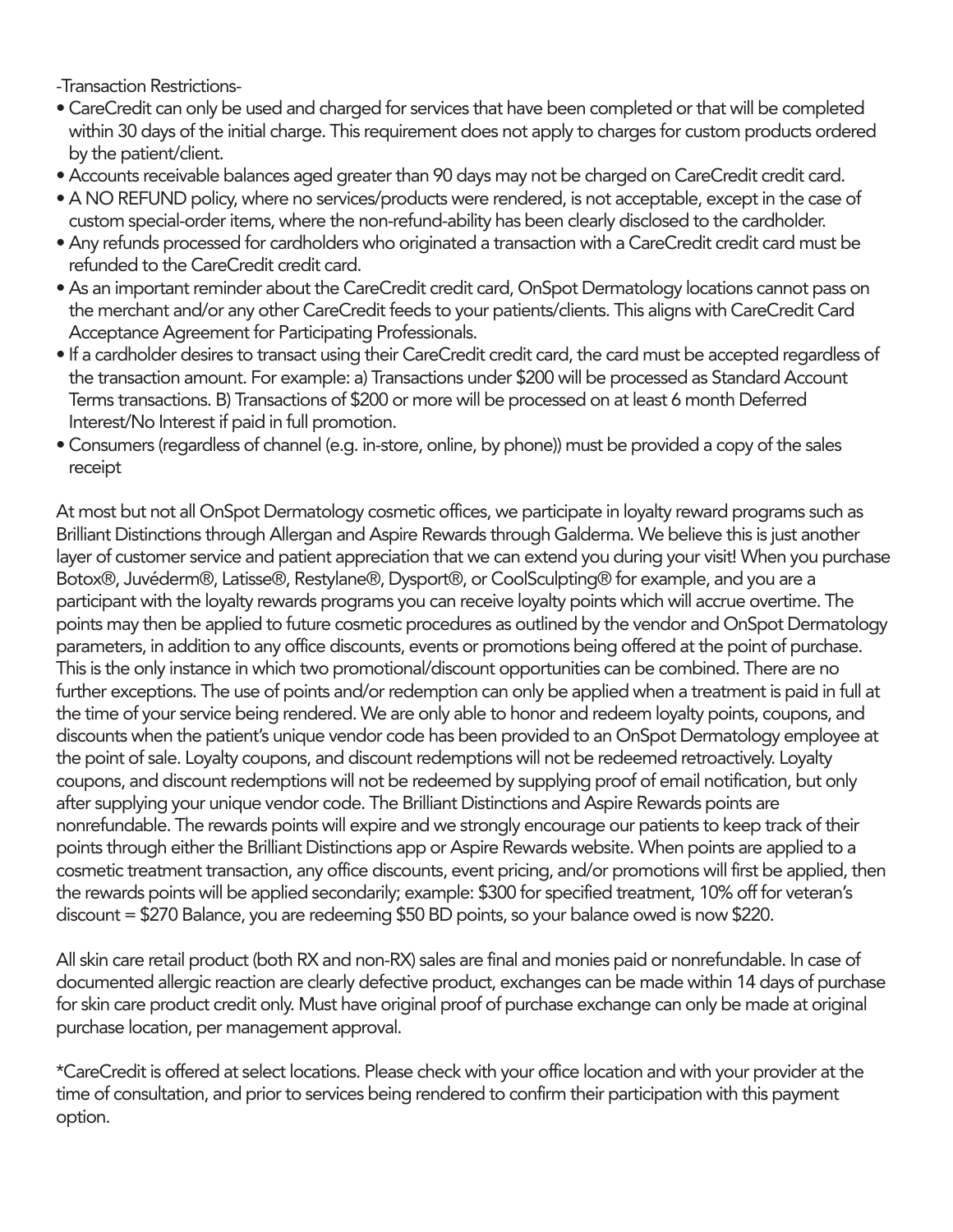\*Allergan Brilliant Distinctions and Galderma Aspire Rewards participation is offered at select locations. Please check with your office location and with your provider at the time of consultation, and prior to services being rendered to confirm their participation with this payment option.

- You will not receive a coded receipt for the service(s) rendered. Your check, or credit card slip is your receipt. If cash is paid, a cash receipt will be provided.
- The office will at no time, now or in the future, submit a claim to your insurance carrier, as the provider has deemed the service not medically necessary under the terms of this practice's contract with your carrier.

## CANCELLATION AND NO-SHOW POLICY

As a courtesy to other patients, we request you arrive on time. If you arrive more than 10 minutes late for your scheduled appointment, you may be asked to reschedule. Appointments canceled on the date of a scheduled visit represent a cost of the practice and a missed opportunity to see other patients who are waiting for a visit date.

- We require 48 hours' notice of cancellation. Failure to adhere to our policy will result in you being charged \$50. Reminders will be provided but are not quaranteed. The \$50 fee will need to be paid in full prior to rescheduling your next appointment, and/or prior to being seen for treatment should your account have an outstanding balance. If you're a new patient, we ask you to arrive 10 minutes early for registration completion, so we can see you at your scheduled appointment time.

- A minimum of 48 hours' notice is required to cancel an appointment without incurring a cancellation fee of \$50. The fee is not covered by your insurance plan.

## PRE-PAID TREATMENT, TREATMENT PACKAGES/SERIES POLICY; REFUND POLICY & TREATMENT OUTCOMES POLICY

To deliver the best level of patient care and efficiency regarding packages and series offerings we strive for transparency and for clear expectations to be set with the policies below:

- All service packages and prepaid treatments must be used within one year from the date of purchase or they will expire.

– In the event that a package or series of treatments has begun, the services will be considered to have been rendered even though the full series may not have been completed.

– We do not offer refunds or on services rendered.

- At OnSpot Dermatology we offer treatments and products that are irrevocable. Therefore we do not issue refunds or credits for any products or services that have been injected or used in your treatment including but not limited to (Botox®, Juvéderm®, Kybella®, Dypsort®, Restylane®, and Jeuveau®). Again, all sales are final. In consenting to being treated, it is important that our patients understand and except this condition.

- Should you wish to discontinue your treatment in the midst of a series, credit for the prorated share of unused treatments at the discounted package may be extended, and this may be used to purchase other treatments or products offered by OnSpot Dermatology.

# NEW PATIENT/WALK-IN PURCHASE POLICY

All new patient paperwork must be completed, and a patient chart entered into our secure and HIPAA compliant EMR and practice management system before a transaction or purchase can be made. This may also require associated consent forms signed and reviewed by an OnSpot Dermatology provider. No exceptions will be made.